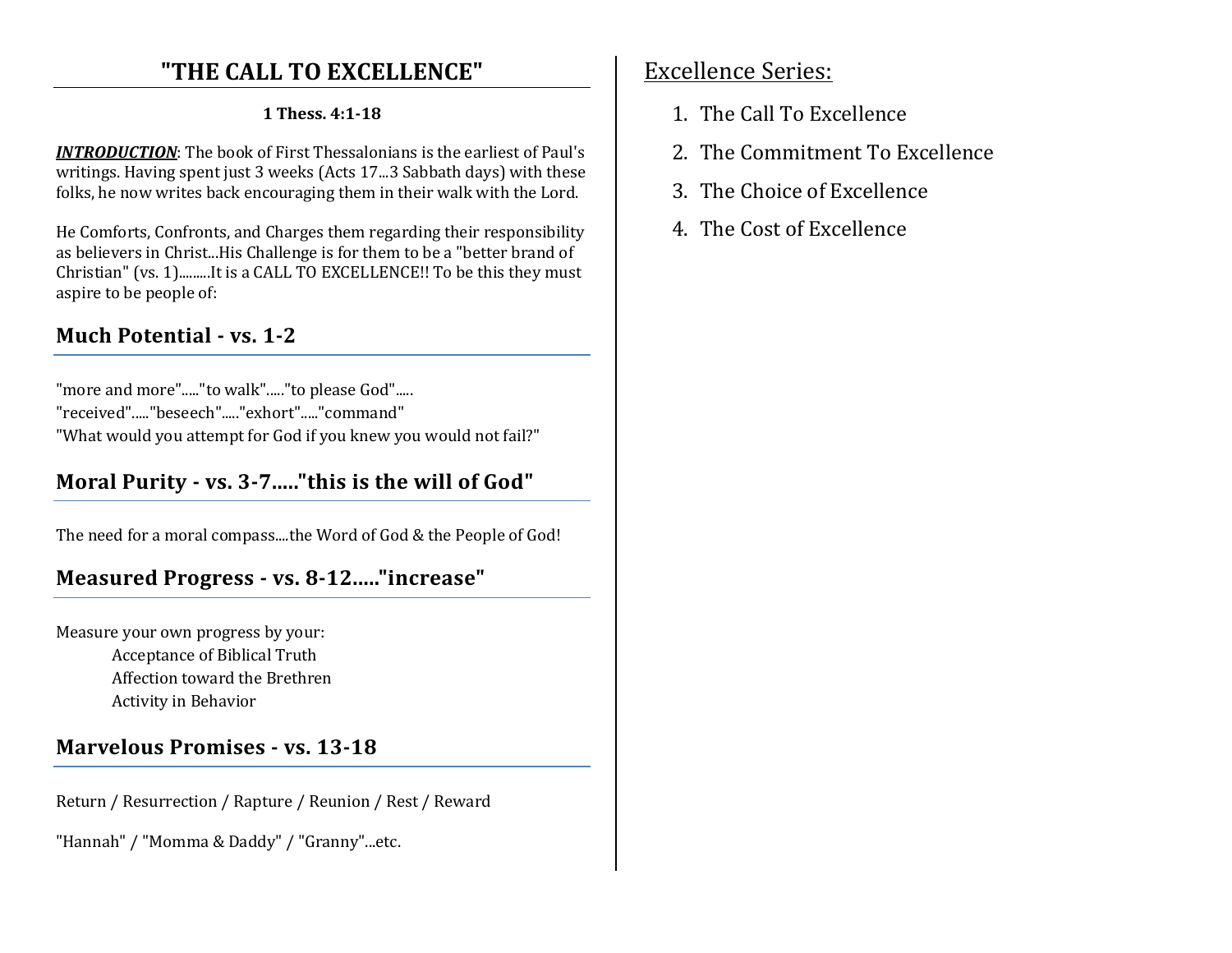### **"THE CALL TO EXCELLENCE"**

### **Col. 3:17-23**

*Introduction*: One definition of "*Excellence*" is "the possession chiefly of good qualities in an unusual degree; surpassing virtue, merit, worth, value". One definition of the word "excel is "to be outstandingly good or proficient; to do well or better than previous personal achievement." From a Biblical standpoint what does excellence mean? The Greek word for excellence used in the New Testament comes from the word perisseu (perisseu) which means to have in abundance, to increase, to surpass. Biblical excellence is to do your best with what God has given you.

#### *"Excellence is to do a common thing in an uncommon way."* **Booker T. Washington**

God is looking for servants who are willing to give him their very best. God deserves our church to be the very best church we can build for him. That can only happen when we commit to giving God our very best; when we commit to excellence as a body.

What is your standard in your life? Is your standard to get along or to do your best? Mediocrity or Excellence? The church has lowered her standard to accommodate the carnal lifestyle of her members.

### **THE BIBLICAL CALL TO EXCELLENCE.**

- (3:17) "whatever" means "everything whatever"
- "name of the Lord Jesus"-most powerful name
- "giving thanks"-I give my best due to the blessings given to me.
- (3:23) "do your work heartily"-work energetically, to work diligently.
- "for the Lord"-He is who you are working for in this world.

Note the text:

- •The Motivation "*in the name of Jesus*"
- •The Method "*all" "all in*"
- •The Master vs. 23..."*as to the Lord*"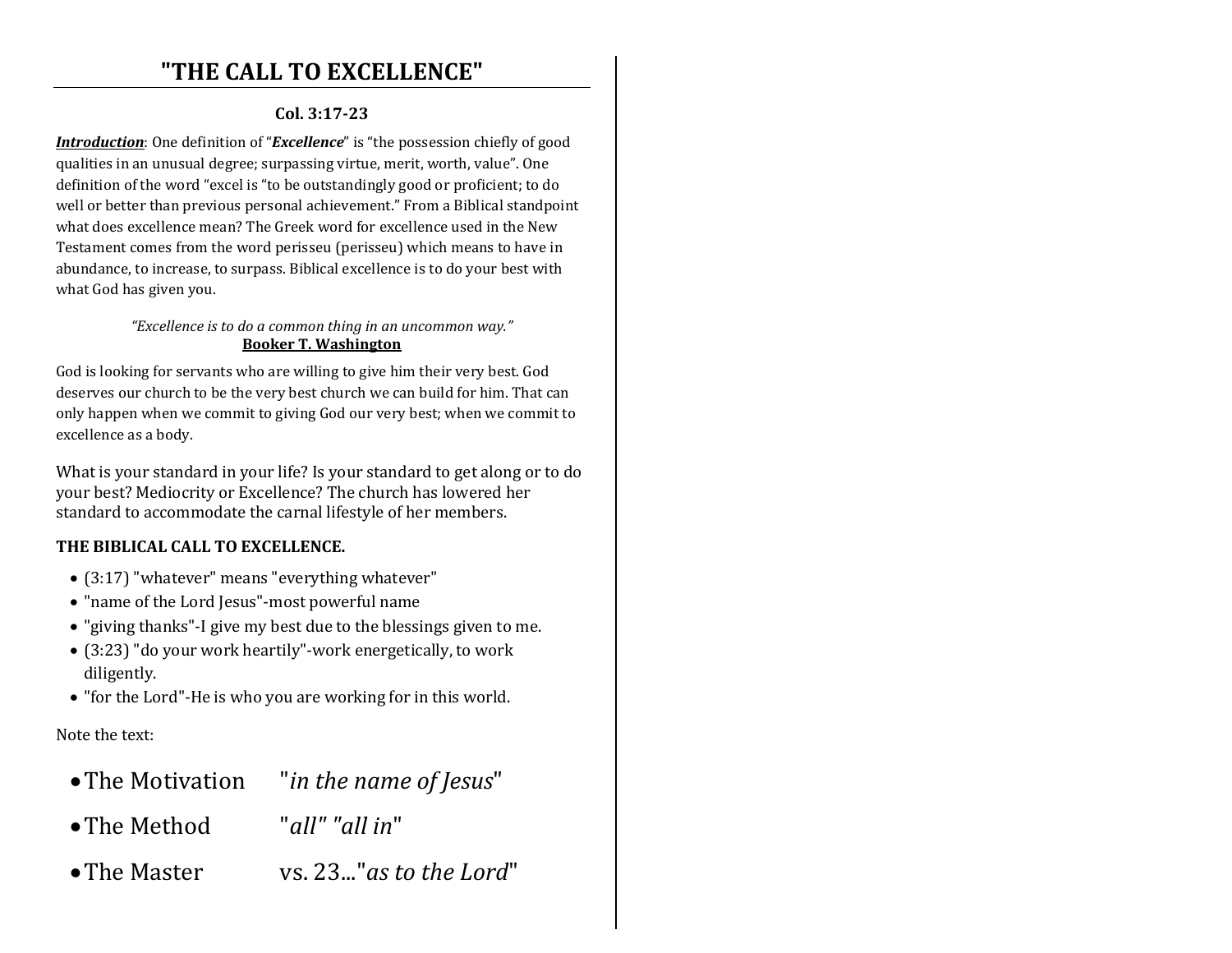### **Excelling Still More**

#### **2 Cor. 8:1–13, 1 Thess. 4:1–2**

One of the truly great intellects of American history was a New England Puritan pastor by the name of Jonathan Edwards. He was born in 1703 and died in 1758. He is perhaps best known for preaching a sermon entitled *"Sinners in the Hands of an Angry God."* Historians generally consider Edwards to be among the handful of superior intellectuals and writers in American history, whether in secular or ecclesiastical annals.

Edwards was also the leading evangelical theologian of his day and the most prominent pastor in the First Great Awakening. He was the faithful shepherd of the same church in Northampton, Massachusetts, for twenty-three years and had an unparalleled influence through preaching, writing, and evangelism that continues to this day. *The underlying drive and motive to Edwards' powerful and lasting impact was not mere personal devotion to his profession but was his insatiable thirst for God and the things that concern God .... purity, holiness, virtue, and truth*. He referred to them as *religious affections*. God saved him at age seventeen and the change was thorough.

Edwards' sentiments highlight an important element of the apostle Paul's exhortation in these two verses. He urges them—and all believers—to excel in Christian living more and more.

There is always a danger of Christians thinking they have no further need to progress in sanctification. That truth is attested to by the slim attendance of Sunday evening worship and mid-week services. But this side of eternity, no believer has even come close to what God desires for him spiritually. As a faithful shepherd and overseer, the Apostle Paul sought to motivate to pursue spiritual excellence. That is my goal for your lives as well.

Just as in the world of academia so to in the Body of Christ there are some who think of themselves as "alumni" only. These folks believe they have graduated. They experience only slight growth in their faith. They return for an occasional reunion and give sporadically. They have stopped learning. But more than that, they have stopped growing. However, as Christians, we should be committed to *excelling more and more*.

# I. THE PRIORITY OF EXCELLING

1 Thessalonians 4:1 Furthermore then we beseech you, brethren, and exhort *you* by the Lord Jesus, that as ye have received of us how ye ought to walk and to please God, *so* ye would abound more and more.

Paul does not demand, he does not coerce, he does not browbeat the Thessalonian believers into growing in grace

he gently, humbly, kindly *requests* that they consider that importance of growing in their faith

he also volunteers to be their guide in the process

in many modern translations verse 1 uses the word *urge*—*"Finally, then, brothers, we ask and urge you ... "*

a better translation of the word is *exhort*

it's a word that means *to come along side and encourage*

Paul volunteers to come along side of them and help them in their spiritual growth

ILLUS. There are few people of more intrinsic worth to the local church than those individuals who year-in-and-year-out teach the Bible to others. These are the saints who regularly exhort other saints in their Christian living, and exhort the lost to faith in Christ.

the goal is to *excel more and more*

the word translated *excel* mean *to abound,* or *to be abundantly supplied to overflowing*

an overflowing spiritual life is part of the *abundant life* that Jesus promised to His disciples

Paul's priority for these Thessalonian believers was spiritual progress motivated by a desire to know God more fully and more intimately

*"*Psalms 42:1. As the hart panteth after the water brooks, so panteth my soul after thee, O God.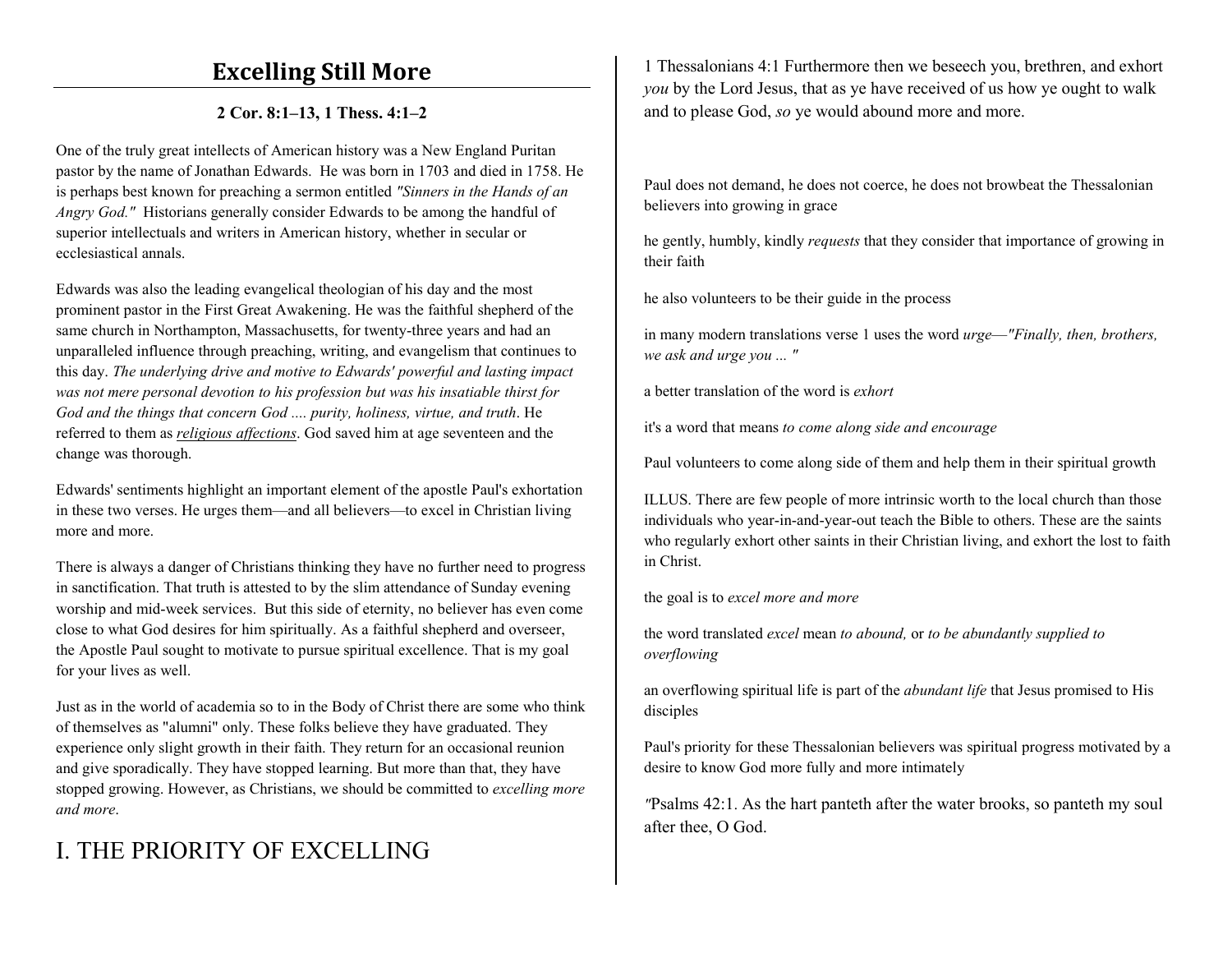### *A. EXCELLING IS ABOUT DEVELOPING CHRISTIAN CHARACTER*

in the gospels, Jesus on several occasions told his disciples that they were to be like *little children*

did you ever wonder why he told them that?

one of the characteristics of children is that they are always growing

ILLUS. Any parent who has ever tried keeping their children in shoes knows this!

in one way or another children are almost always growing

they are growing physically

they are growing emotionally

they are growing intellectually

they are growing spiritually

all these dimensions of growth build our children's character as they develop into a whole or complete person

the believer's life must also be characterized by growth as we mature into a whole and complete Christian

the apostle Paul speaks of this growth in Christ in his letter to the Ephesians

*our goal*, he says, is to ...

Ephesians 4:13-15 Till we all come in the unity of the faith, and of the knowledge of the Son of God, unto a perfect man, unto the measure of the stature of the fulness of Christ: That we *henceforth* be no more children, tossed to and fro, and carried about with every wind of doctrine, by the sleight of men, *and* cunning craftiness, whereby they lie in wait to deceive; But speaking the truth in love, may grow up into him in all things, which is the head, *even* Christ:

#### *A. THE CURRICULUM OF CHRISTIAN CHARACTER*

*"*2 Corinthians 8:7 Therefore, as ye abound in every *thing, in* faith, and utterance, and knowledge, and *in* all diligence, and *in* your love to us, *see*that ye abound in this grace also.

in the realm of secular education, if a student is going to excel in learning there is a core curriculum that them must take and master

the same is true for the believer who would excel in the School of Christ

1st, there is the FAITH CURRICULUM

our faith must be genuine, strong and operative

we must have the kind of faith that looks the devil in the face and says, *"Yea, I'm a Christian, what are you going to do about it?"*

the believers in an area called Macedonia had this kind of faith

2 Corinthians 8:1-2 Moreover, brethren, we do you to wit of the grace of God bestowed on the churches of Macedonia; How that in a great trial of affliction the abundance of their joy and their deep poverty abounded unto the riches of their liberality.)

even under *severe trial* their commitment was strong

their joy was genuine

their faith was operative

this simply means they put feet to their faith

how do we know their faith was operative?

*"Out of . . . their extreme poverty welled up ... rich generosity."*

2nd, there is SPEECH CURRICULUM

this is not everyday conversation the apostle is referring to

it is speech which is permeated by conversation about God and His righteous decrees

1 Corinthians 1:4-7 I thank my God always on your behalf, for the grace of God which is given you by Jesus Christ; That in every thing ye are enriched by him, in all utterance, and *in* all knowledge; Even as the testimony of